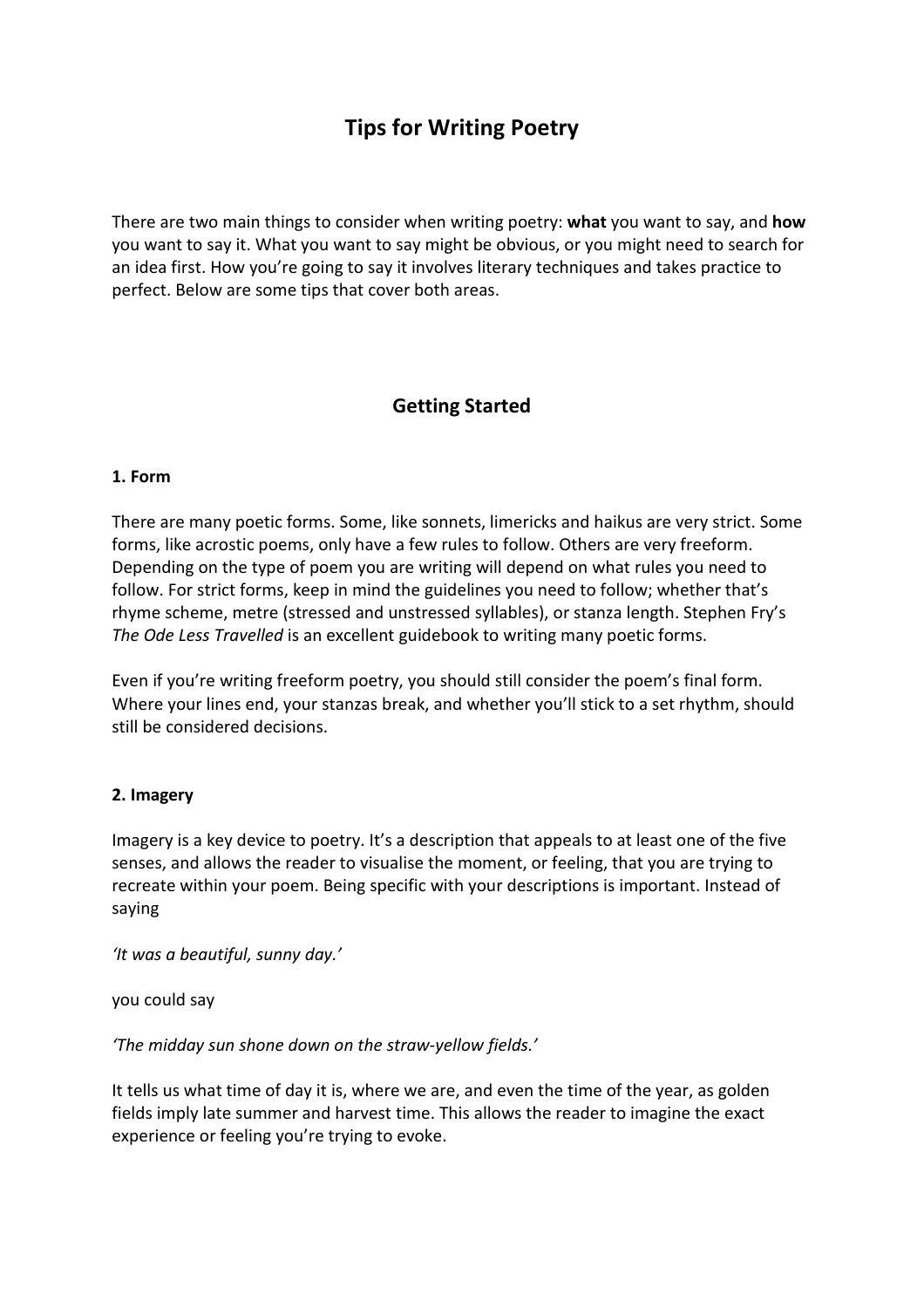### **3. Appeal to Multiple Senses**

Appealing to more than one sense will heighten imagery. Don't rely solely on how something looks. Think about how it might sound, smell, taste or feel.

If you were describing the same summer's day, what else might you have noticed? The sound of the birds in the treetops? The smell of the flowers in the hedgerows? How about the feel of the crisp, dry grass around at the edge of the field?

#### **4. Use Abstract Ideas, but be Cautious with Your Words**

**Abstract words**, like love, fear, or family, refer to feelings and concepts. You might want to evoke these ideas in your poem but think of ways you can do so using concrete words.

**Concrete words** are those that describe things you can experience with your senses, for example: blue, screeching, fluffy. You can *see* blue, *hear* screeching, *feel* fluffiness. These words are less open to interpretation than abstract words.

#### **5. Avoid Cliches…**

…like the plague. Some phrases are really overdone - like avoiding something like the plague!

The sun's golden rays. Stars that twinkle like diamonds. Sweet as sugar. If you've heard it before, over and over again, think of a new way to say what you mean.

Even though you might be using concrete words, some phrases are so overused they don't sound specific to your exact experience or description. Be original as you can.

## **Ideas and Where to Find Them**

### **6. Freewriting to Music or Pictures**

If you're struggling to come up with an idea for a poem, there are many ways to get your creative juices flowing.

Freewriting for a few minutes is a good way to get your pen going. With your pen and paper ready, listen to your favourite song and write down anything it makes you think of. Don't worry too much about what you're writing. The goal is just to keep the pen moving. At the end of the song, look back at what you've written. Are there any key words that jump out? Or did it make you think of a specific moment in your life? That could be your idea.

This also works with pictures. Pick any picture from a magazine, or online, and write down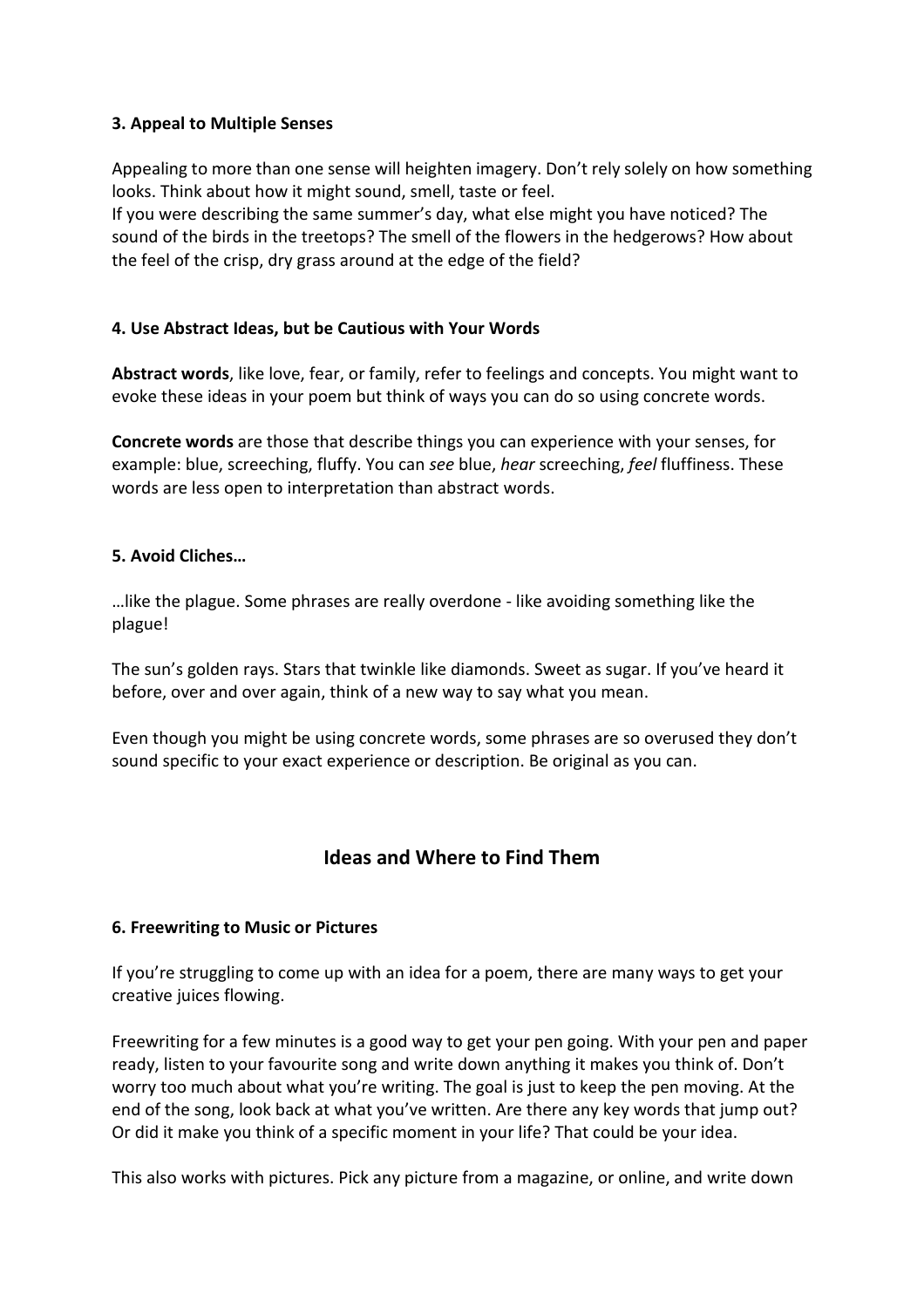anything that comes to mind when you look at it. What do you notice about the colours? Is there a person in the picture that you imagine doing something else? Your poem doesn't have to be about the song or picture specifically, but what they make you feel or think about. By writing freely for a short while, you might end up thinking of something completely different – but it only happens because you put pen to paper!

You could also try writing about your favourite colour. What are all the things it makes you think of? What about your favourite food? What does it taste like? How does it make you feel when you eat it?

Ideas are everywhere, but it's up to you to find them!

#### **7. Words First**

If you're writing poetry that uses rhyme you might want to think of some interesting words first.

Very few forms of poetry use **perfect rhyme** alone. Perfect rhyme is where both words have the same assonance (vowel rhyme) and number of syllables, like *plunder* and *thunder.* 

**Imperfect rhymes**, sound similar, but not exact. They might share the same assonance, such *slow* and *road*, or the same assonance and end rhymes but have a different number of syllables, like *dark* and *ballpark*. They may also share the same ending consonants, but have different vowel sounds, such as *young* and *song.* 

You might want to focus on **alliteration**, where the words share the same first letter, such as *big, bold, brave,* and *beautiful.* 

Half rhymes can create the illusion of a rhyme scheme without sticking to strict, perfect rhymes. Try thinking of rhymes that share the same assonance, or words with different numbers of syllables but the same end rhymes. Both are popular techniques in rapping and song lyrics.

### **8. Ekphrastic Poetry**

Ekphrasis means "description" in Greek. An ekphrastic poem is a vivid description of an existing work of art. You could write about a painting, a sculpture, or another visual art.

There are many famous examples, such as John Keats' 'Ode on a Grecian Urn', Williams Carlos Williams' 'Landscape with the Fall of Icarus', or Anne Sexton's 'Starry Night'.

All you need to write ekphrastic poetry is an image of an artwork and careful attention to detail. Remember to engage with the image. Describe the artwork in a personal way. How does it make you feel, and what specific things about it make you feel that way?